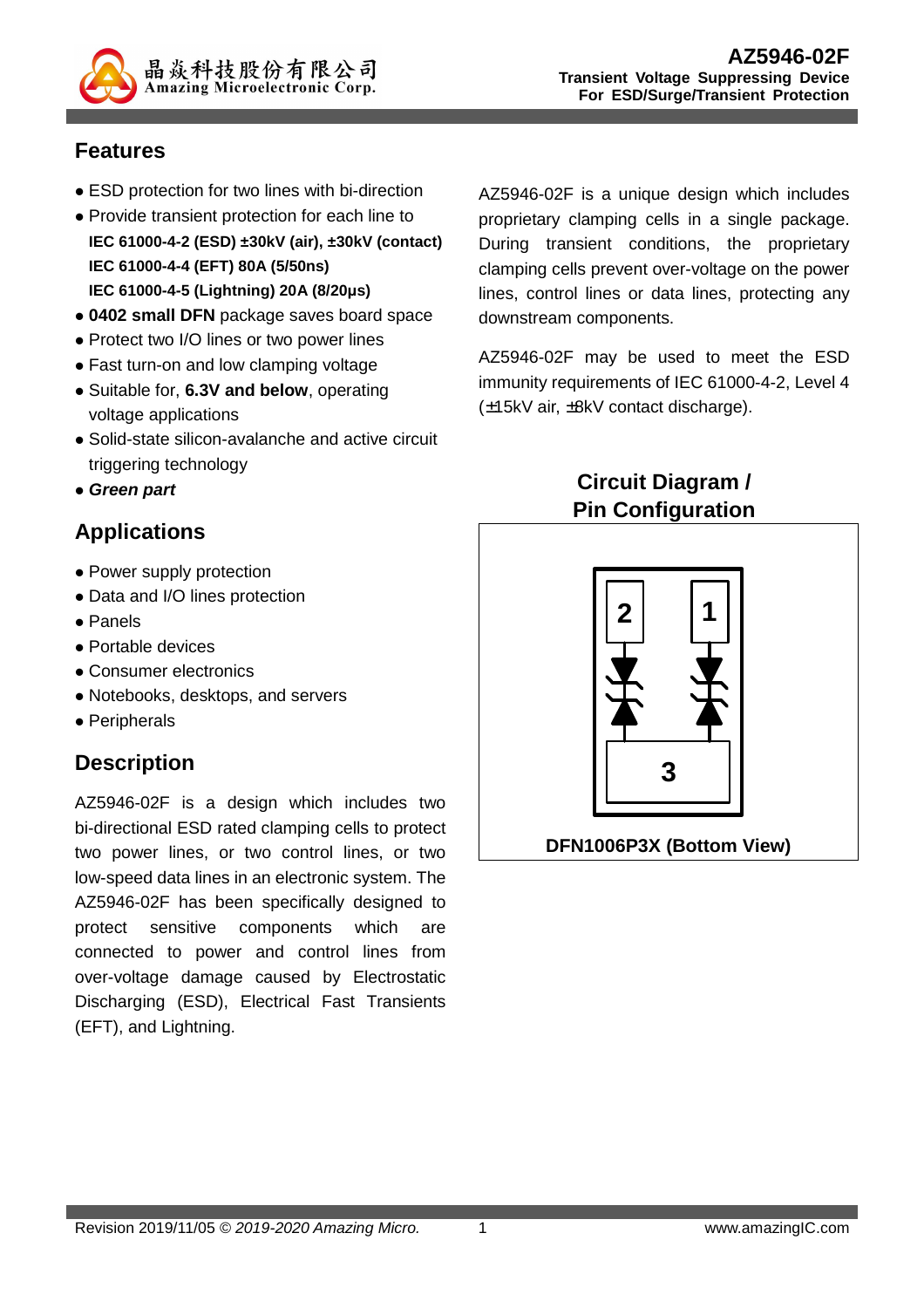# **Specifications**

| Absolute Maximum Ratings $(T_A = 25^{\circ}C,$ unless otherwise specified) |                            |                 |             |  |
|----------------------------------------------------------------------------|----------------------------|-----------------|-------------|--|
| <b>Parameter</b>                                                           | Symbol                     | Rating          | <b>Unit</b> |  |
| Peak Pulse Current $(t_p=8/20\mu s)$                                       | $I_{PP}$ (Note 1)          | 20              | A           |  |
| Operating Voltage (Pin-1, -2 to pin-3)                                     | $V_{DC}$                   | ±6.5            | V           |  |
| ESD per IEC 61000-4-2 (Air)                                                | $V_{ESD-1}$                | ±30             | kV          |  |
| ESD per IEC 61000-4-2 (Contact)                                            | $\rm V_{ESD-2}$            | ±30             |             |  |
| <b>Lead Soldering Temperature</b>                                          | ${\sf T}_{\sf SOL}$        | 260 (10 sec.)   | $^{\circ}C$ |  |
| <b>Operating Temperature</b>                                               | $\mathsf{T}_{\mathsf{OP}}$ | $-55$ to $+125$ | $^{\circ}C$ |  |
| Storage Temperature                                                        | ${\sf T}_{\text{STO}}$     | $-55$ to $+150$ | °C          |  |

| <b>Electrical Characteristics</b>                           |                          |                                                                                                    |        |            |            |             |
|-------------------------------------------------------------|--------------------------|----------------------------------------------------------------------------------------------------|--------|------------|------------|-------------|
| <b>Parameter</b>                                            | <b>Symbol</b>            | <b>Condition</b>                                                                                   | Min    | <b>Typ</b> | <b>Max</b> | <b>Unit</b> |
| Reverse Stand-Off<br>Voltage                                | <b>V</b> <sub>RWM</sub>  | $T = 25^{\circ}$ C.                                                                                | $-6.3$ |            | 6.3        | V           |
| Reverse Leakage<br>Current                                  | $I_{\text{L}eak}$        | $V_{RWM} = \pm 6.3V$ , T= 25°C.                                                                    |        |            | 1          | μA          |
| Reverse Breakdown<br>Voltage                                | $V_{BV}$                 | $I_{\text{BV}} = 1 \text{mA}$ , T= 25 <sup>o</sup> C.                                              | 6.6    |            | 9          | $\vee$      |
| <b>Surge Clamping</b><br>$V_{CL-surge}$<br>Voltage (Note 1) |                          | $I_{PP} = 5A$ , $t_0 = 8/20 \mu s$ , pin-1,<br>-2 to pin-3, $T = 25^{\circ}$ C.                    |        | 8.4        |            | V           |
|                                                             |                          | $I_{PP} = 20A$ , $t_p = 8/20 \mu s$ , pin-1,<br>-2 to pin-3, $T = 25^{\circ}$ C.                   |        | 11.5       |            | V           |
| <b>ESD Clamping</b><br>Voltage (Note 2)                     | $V_{CL-ESD}$             | IEC 61000-4-2 +8kV ( $I_{TLP}$ =<br>16A), contact mode, pin-1,<br>-2 to pin-3, $T = 25^{\circ}$ C. |        | 9          |            | V           |
| <b>ESD Dynamic</b><br><b>Turn-on Resistance</b>             | $R_{\text{dynamic}}$     | IEC 61000-4-2 0~+8kV,<br>contact mode, pin-1, -2 to<br>pin-3, $T = 25^{\circ}C$ .                  |        | 0.09       |            | $\Omega$    |
| <b>Channel Input</b><br>Capacitance                         | $\mathbf{C}_{\text{IN}}$ | $V_R = 0V$ , f = 1MHz, pin-1, -2<br>to pin-3, $T = 25^{\circ}$ C.                                  |        | 35         | 45         | pF          |

Note 1: The Peak Pulse Current measured conditions:  $t_p = 8/20\mu s$ , 2ohm source impedance.

Note 2: ESD Clamping Voltage was measured by Transmission Line Pulsing (TLP) System.

TLP conditions:  $Z_0 = 50\Omega$ ,  $t_p = 100$ ns,  $t_r = 1$ ns.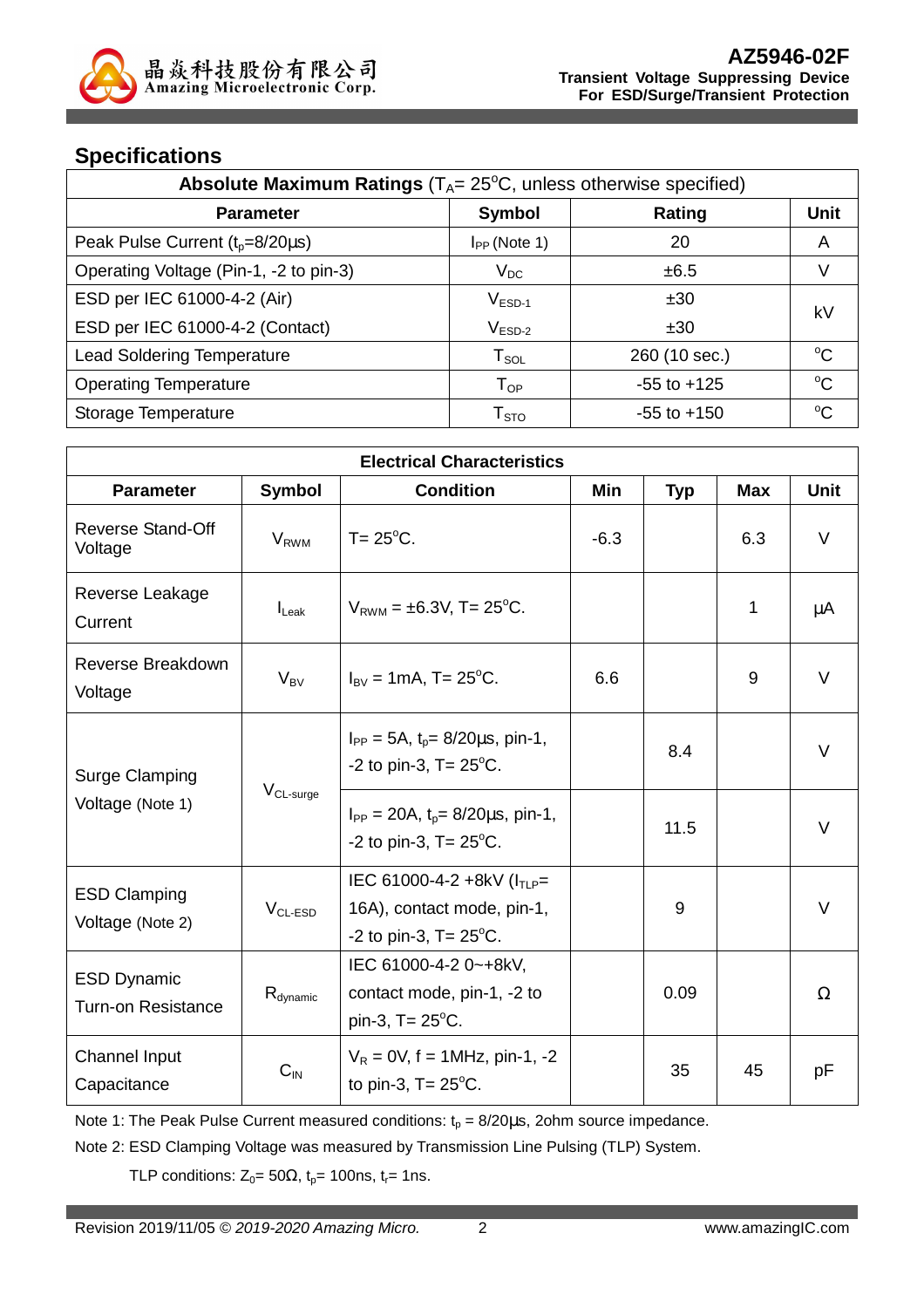

# **Typical Characteristics**





**Transmission Line Pulsing (TLP) Voltage (V)**

**Input Voltage (V) -7 -6 -5 -4 -3 -2 -1 0 1 2 3 4 5 6 7**

**5**

 $0 \frac{L}{7}$ 

**15**

**20**

**10**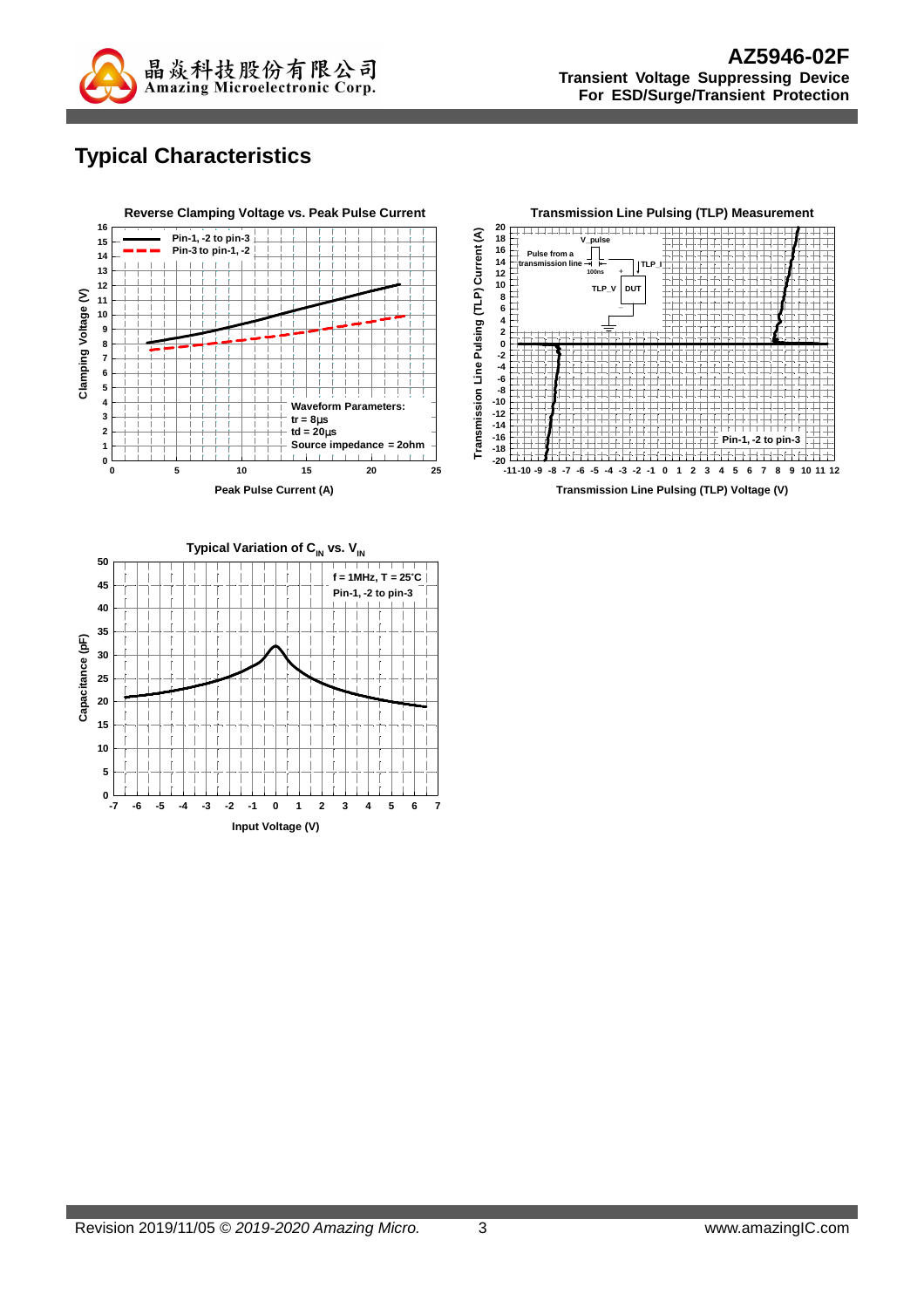

#### **Application Information**

The AZ5946-02F is designed to protect two lines against system ESD/EFT/Lightning pulses by clamping it to an acceptable reference. It provides bi-directional protection.

The usage of the AZ5946-02F is shown in Fig. 1. Protected lines, such as data lines, control lines, or power lines, are connected at pin-1 and pin-2, respectively. The pin-3 is connected to a ground plane on the board. In order to minimize parasitic inductance in the board traces, all path lengths connected to the pins of AZ5946-02F should be kept as short as possible.

In order to obtain enough suppression of ESD induced transient, a good circuit board is critical. Thus, the following guidelines are recommended:

- Minimize the path length between the protected lines and the AZ5946-02F.
- Place the AZ5946-02F near the input terminals or connectors to restrict transient coupling.
- The ESD current return path to ground should be kept as short as possible.
- Use ground planes whenever possible.
- NEVER route critical signals near board edges and near the lines which the ESD transient easily injects to.

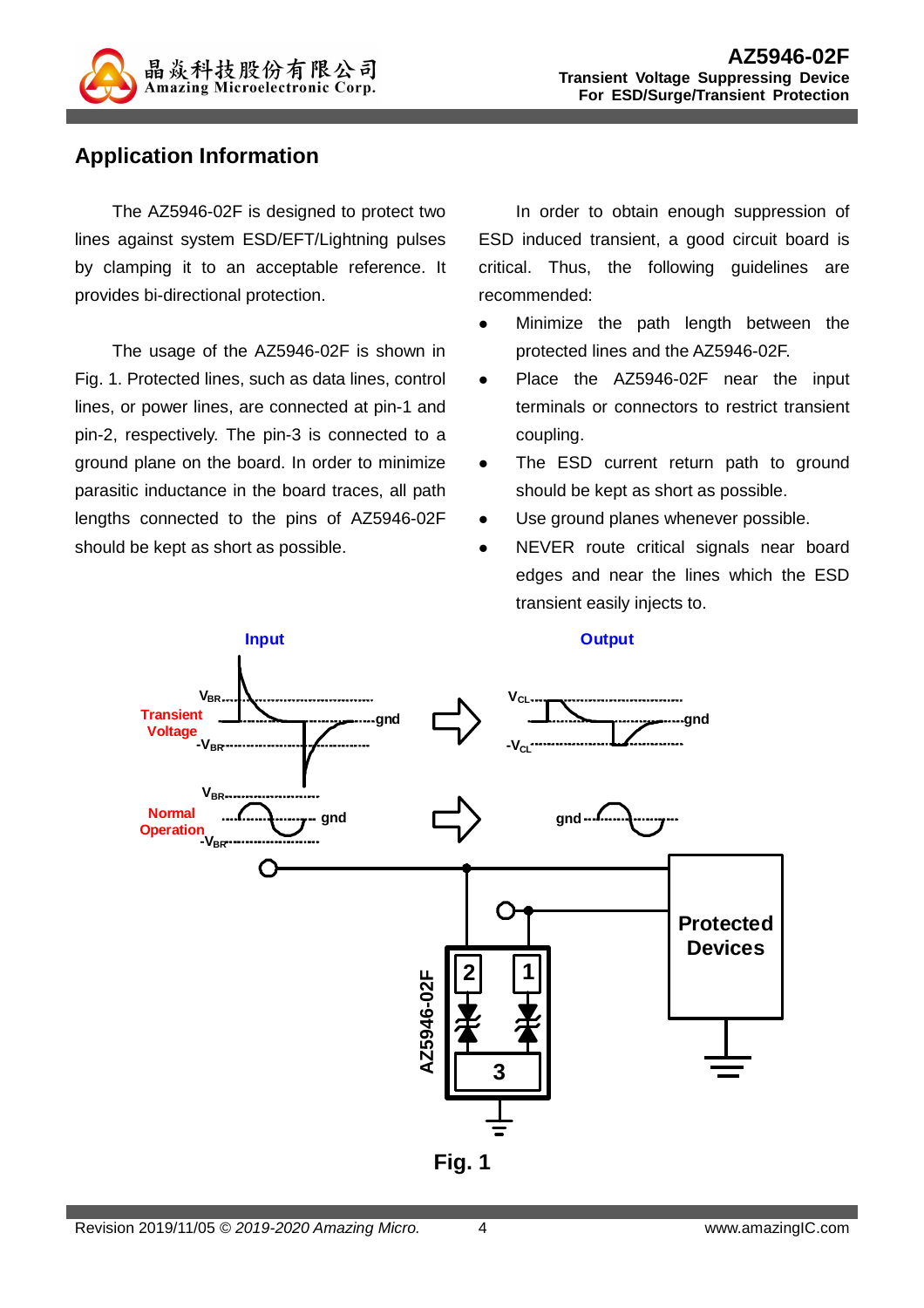

### **Mechanical Details**



**BOTTOM VIEW**

#### Package Dimensions

|                | <b>Millimeters</b> |      |      | <b>Inches</b> |          |       |
|----------------|--------------------|------|------|---------------|----------|-------|
| <b>Symbol</b>  | Min.               | Nom. | Max. | Min.          | Nom.     | Max.  |
| Е              | 0.95               | 1.00 | 1.05 | 0.037         | 0.039    | 0.041 |
| D              | 0.55               | 0.60 | 0.65 | 0.022         | 0.024    | 0.026 |
| A              | 0.45               | 0.50 | 0.55 | 0.018         | 0.020    | 0.022 |
| A <sub>1</sub> | 0.00               | 0.02 | 0.05 | 0.000         | 0.001    | 0.002 |
| C <sub>1</sub> | 0.45               | 0.50 | 0.55 | 0.018         | 0.020    | 0.022 |
| C <sub>2</sub> | 0.45               | 0.50 | 0.55 | 0.018         | 0.020    | 0.022 |
| L1             | 0.20               | 0.25 | 0.30 | 0.008         | 0.010    | 0.012 |
| L <sub>2</sub> | 0.20               | 0.25 | 0.30 | 0.008         | 0.010    | 0.012 |
| е              | 0.65 BSC           |      |      |               | 0.026BSC |       |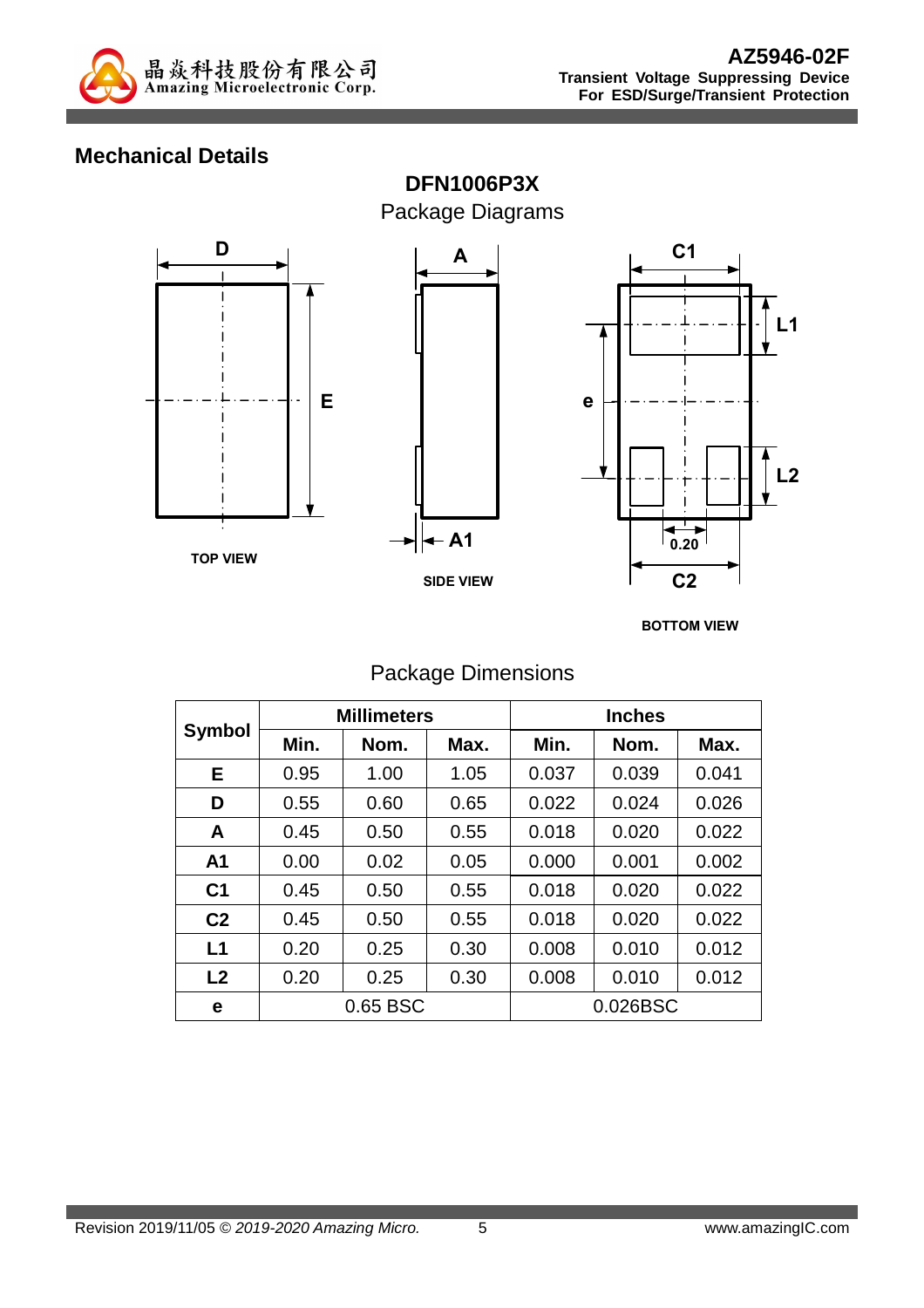

## **Land Layout**



| <b>Dimensions</b> |                   |               |  |  |
|-------------------|-------------------|---------------|--|--|
| <b>Index</b>      | <b>Millimeter</b> | <b>Inches</b> |  |  |
| A                 | 0.600             | 0.024         |  |  |
| B                 | 0.350             | 0.014         |  |  |
| C                 | 0.350             | 0.014         |  |  |
| D                 | 0.300             | 0.012         |  |  |
| Е                 | 0.225             | 0.009         |  |  |
| F                 | 0.225             | 0.009         |  |  |
| G                 | 0.150             | 0.006         |  |  |

Notes:

This LAND LAYOUT is for reference purposes only. Please consult your manufacturing partners to ensure your company's PCB design guidelines are met.

# **Marking Code**



n= device code

| <b>Part Number</b>              | <b>Marking Code</b> |  |
|---------------------------------|---------------------|--|
| AZ5946-02F.R7GR<br>(Green part) |                     |  |

Note. Green means Pb-free, RoHS, and Halogen free compliant.